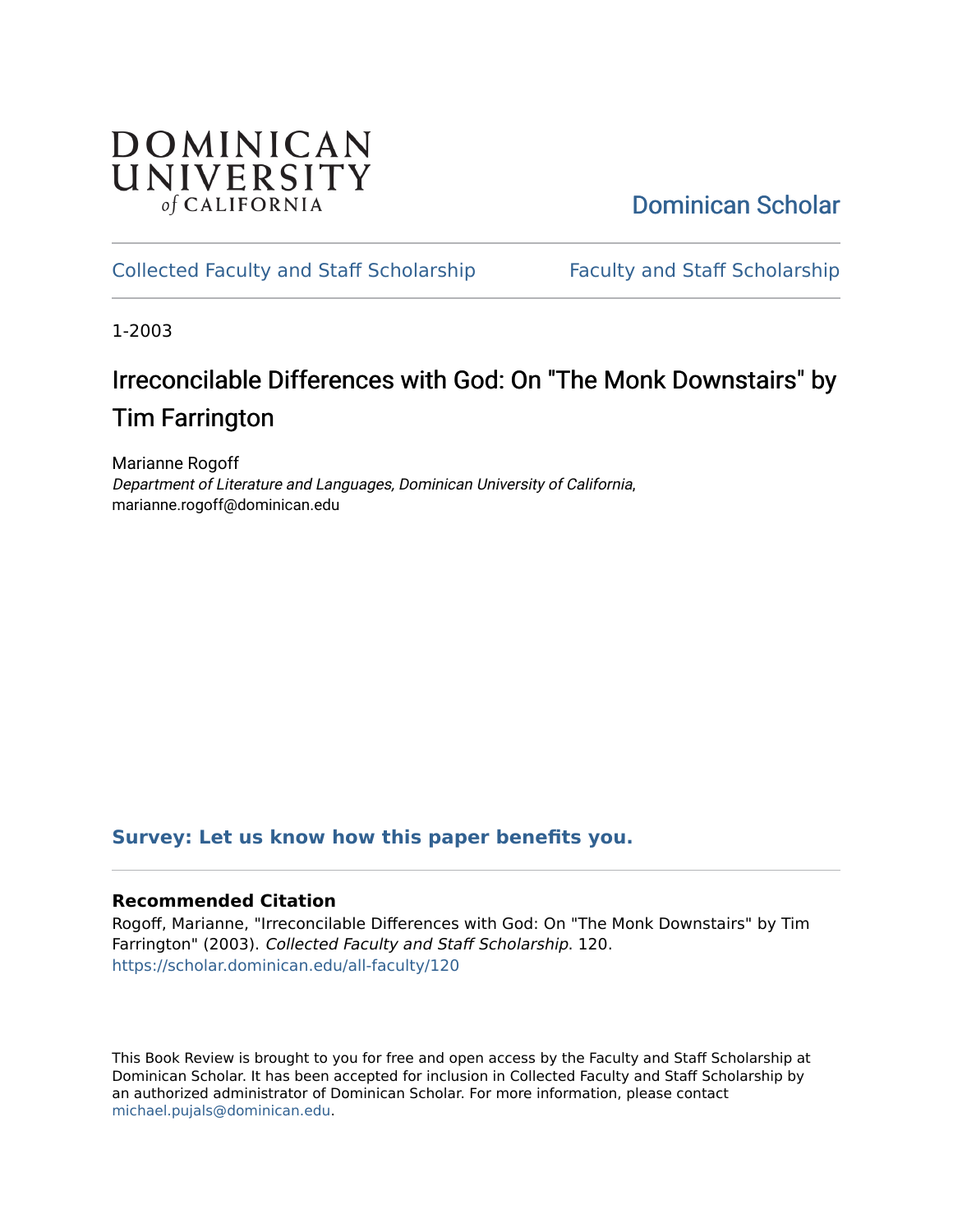# **IRRECONCILABLE DIFFERENCES WITH GOD ON** *THE MONK DOWNSTAIRS* **BY TIM FARRINGTON**

*The Monk Downstairs* is an easy read about God. It seriously ponders the split between the contemplative life and life in the world while describing the most bedeviling aspects of simple survival on the secular plane. Rebecca is the single mother of a bright six-year-old girl, whose ex is a pothead surfer who never grew up and still needs her to bail him out when he gets into trouble. She rents out her in-law apartment downstairs to a monk, Michael Christopher, a man who has spent the last twenty years in a complex, sometimes contentious relationship with God and his brotherhood. In a series of letters he continues to argue with his former friend and fellow follower, Brother James, who believes monks need to remain active in their community to alleviate suffering and properly answer their calling, while Michael suffers over the very idea of God's existence, obstinate ways, and the abiding mysteries of faith.

*You ask what prayer is for me now. I used to have so many lovely answers. Prayer is communion, adoration, praise; it is the practice of the presence of God. Prayer is abiding in love. I had a catalogue of ready definitions through the whole of my novitiate, all substantial and high-sounding, an impressive array. But all that holy busyness seems like a kind of sandcastle building to me now, and the zeal of my answers is a heap of soggy kelp left by the tide.*

*There is a prayer that is simply seeing through yourself, seeing your own nothingness, the emptiness impervious to self-assertion. A prayer that is the end of the rope. A helplessness, fathomless and terrifying. No matter how holy or well meaning you were when you started out, no matter how many fine experiences you had along the way, by the time you reach the point of this prayer, you want only to get out of it.*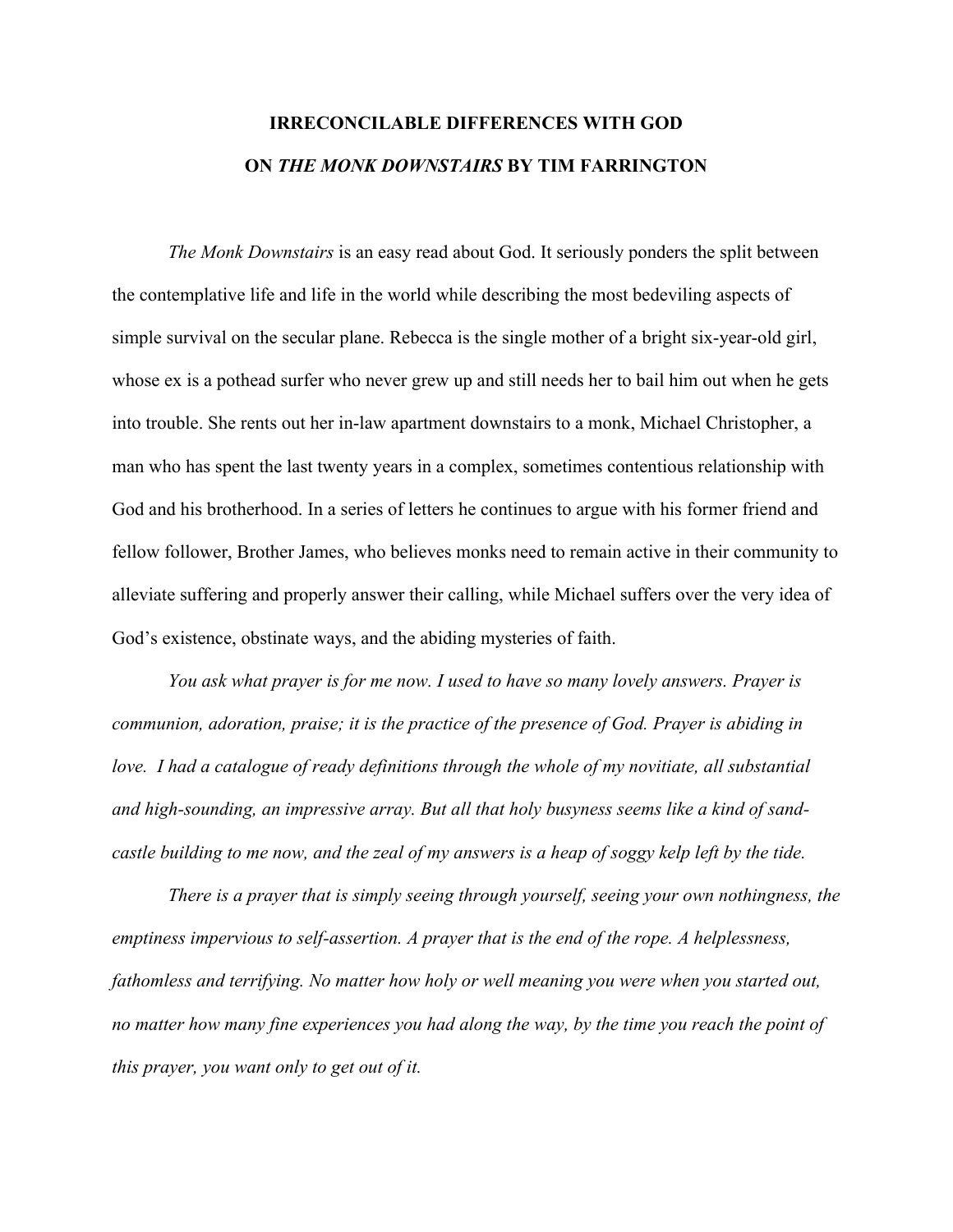#### *And God? God is that which will not let you out of it.*

Rebecca is too self-centered, or too caught up in her responsibilities, to engage very much in these kinds of dialogs, with herself or with her tenant. A nonbeliever in God and burned by love, she no longer seeks after love or God's potentially redemptive powers, so she initially resists the concept that she might be falling in love with a man whose "other woman" is an invisible force. Inexperienced and several decades out of touch with the physical world that love necessarily inhabits, the monk similarly resists.

Yet proximity dictates that they keep meeting, then needing to connect with one another just to keep the tenuous ship that is their current existence afloat. Rebecca gets caught at work and asks the monk to get her daughter from daycare; the monk needs to take a job at McDonalds as his resume has a large gap in the work history area; bills must be paid, the child fed, surrounding relationships with co-workers, family, ex-loves tended to. Funnily enough, Rebecca and the monk both smoke cigarettes and find each other over and over on the back steps sneaking puffs after the child is asleep and the day's mundane problems are a swirl in their minds. It is during these moments of vice that their most sacred dialogs take place.

*"God, twenty years. I've never done anything in my life for twenty years."*

*"I was no marvel of stability. Sometimes it seems to me that all I really did was keep my costume on and attend the events. But it does set up a certain tension."*

*... "Why did you leave?"*

*"It's a long story."*

*... "I suppose it's a little like a marriage breaking up."*

*"I suppose it is," he said glumly. "Apparently, I've got irreconcilable differences with God."*